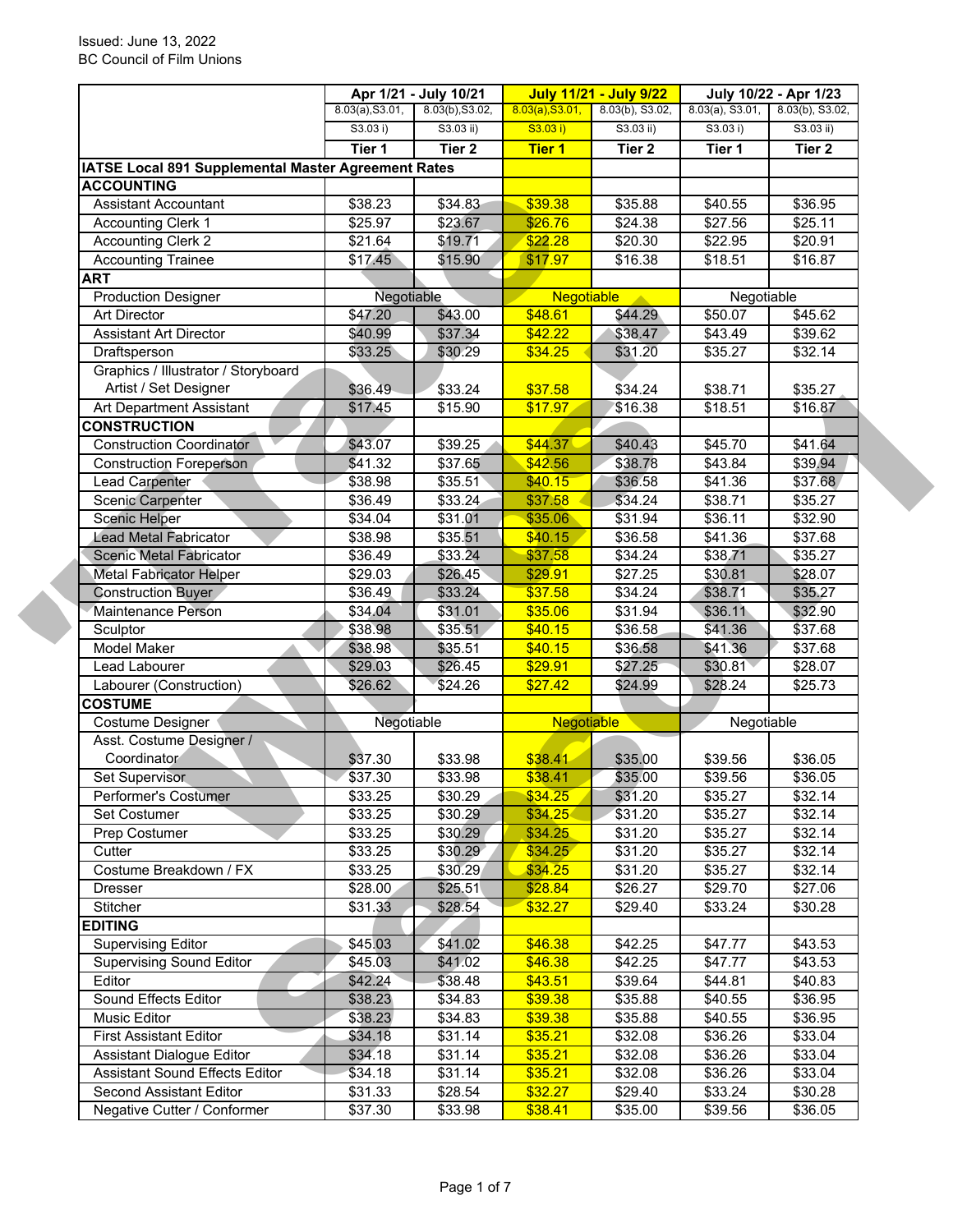|                                                                                                                                           |                 | Apr 1/21 - July 10/21 |                   | <b>July 11/21 - July 9/22</b> |                     | July 10/22 - Apr 1/23 |  |
|-------------------------------------------------------------------------------------------------------------------------------------------|-----------------|-----------------------|-------------------|-------------------------------|---------------------|-----------------------|--|
|                                                                                                                                           | 8.03(a), S3.01, | 8.03(b), S3.02,       | 8.03(a), S3.01,   | 8.03(b), S3.02,               | $8.03(a)$ , S3.01,  | 8.03(b), S3.02,       |  |
|                                                                                                                                           | S3.03 i)        | S3.03 ii)             | S3.03 i)          | $S3.03$ ii)                   | S3.03 i)            | $S3.03$ ii)           |  |
|                                                                                                                                           | Tier 1          | Tier <sub>2</sub>     | <b>Tier 1</b>     | Tier 2                        | Tier 1              | Tier 2                |  |
| IATSE Local 891 Supplemental Master Agreement Rates (continued)                                                                           |                 |                       |                   |                               |                     |                       |  |
| <b>FIRST AID / CRAFT SERVICE</b>                                                                                                          |                 |                       |                   |                               |                     |                       |  |
| First Aid / Craft Service                                                                                                                 | \$38.23         | \$34.83               | \$39.38           | \$35.88                       | \$40.55             | \$36.95               |  |
| <b>First Aid</b>                                                                                                                          | \$31.33         | \$28.54               | \$32.27           | \$29.40                       | \$33.24             | \$30.28               |  |
| <b>Craft Service</b>                                                                                                                      | \$29.03         | \$26.45               | \$29.91           | \$27.25                       | \$30.81             | \$28.07               |  |
| <b>GREENS</b>                                                                                                                             |                 |                       |                   |                               |                     |                       |  |
| <b>Head Greensperson</b>                                                                                                                  | \$38.23         | \$34.83               | \$39.38           | \$35.88                       | \$40.55             | \$36.95               |  |
| Best Person (Lead Person)                                                                                                                 | \$34.18         | \$31.14               | \$35.21           | \$32.08                       | \$36.26             | \$33.04               |  |
| Greensperson                                                                                                                              | \$31.33         | \$28.54               | \$32.27           | \$29.40                       | \$33.24             | \$30.28               |  |
| Greens Helper                                                                                                                             | \$28.00         | \$25.51               | \$28.84           | \$26.27                       | \$29.70             | \$27.06               |  |
| <b>GRIPS</b>                                                                                                                              |                 |                       |                   |                               |                     |                       |  |
| Key Grip                                                                                                                                  | \$38.23         | \$34.83               | \$39.38           | \$35.88                       | \$40.55             | \$36.95               |  |
| Second Grip                                                                                                                               | \$34.18         | \$31.14               | \$35.21           | \$32.08                       | \$36.26             | \$33.04               |  |
| Lead Grip / Setup                                                                                                                         | \$34.18         | \$31.14               | \$35.21           | \$32.08                       | \$36.26             | \$33.04               |  |
| Dolly Operator                                                                                                                            | \$34.18         | \$31.14               | \$35.21           | \$32.08                       | \$36.26             | \$33.04               |  |
| Rigging Grip                                                                                                                              | \$33.25         | \$30.29               | \$34.25           | \$31.20                       | \$35.27             | \$32.14               |  |
| Grip                                                                                                                                      | \$31.33         | \$28.54               | \$32.27           | \$29.40                       | \$33.24             | \$30.28               |  |
| <b>HAIR</b>                                                                                                                               |                 |                       |                   |                               |                     |                       |  |
| <b>Hair Department Head</b>                                                                                                               | \$38.23         | \$34.83               | \$39.38           | \$35.88                       | \$40.55             | \$36.95               |  |
| <b>Assistant Hairstylist</b>                                                                                                              | \$34.18         | \$31.14               | \$35.21           | \$32.08                       | \$36.26             | \$33.04               |  |
| <b>Second Assistant Hairstylist</b>                                                                                                       | \$31.33         | \$28.54               | \$32.27           | \$29.40                       | \$33.24             | \$30.28               |  |
| <b>LIGHTING / ELECTRICS</b>                                                                                                               |                 |                       |                   |                               |                     |                       |  |
| <b>Head Lighting Technician</b>                                                                                                           | \$38.23         | \$34.83               | \$39.38           | \$35.88                       | \$40.55             | \$36.95               |  |
| <b>Assistant Head Lighting</b>                                                                                                            |                 |                       |                   |                               |                     |                       |  |
| Technician                                                                                                                                | \$34.18         | \$31.14               | \$35.21           | \$32.08                       | \$36.26             | \$33.04               |  |
| <b>Lighting Board Operator</b>                                                                                                            | \$34.18         | \$31.14               | \$35.21           | \$32.08                       | \$36.26             | \$33.04               |  |
| Head Rigging Lighting Technician                                                                                                          | \$34.18         | \$31.14               | \$35.21           | \$32.08                       | \$36.26             | \$33.04               |  |
| Generator Operator                                                                                                                        | \$34.18         | \$31.14               | \$35.21           | \$32.08                       | \$36.26             | \$33.04               |  |
| Lighting Technician /                                                                                                                     |                 |                       |                   |                               |                     |                       |  |
| Lamp Operator*                                                                                                                            | \$31.33         | \$28.54               | \$32.27           | \$29.40                       | \$33.24             | \$30.28               |  |
| Set Wire Technician                                                                                                                       | \$33.25         | \$30.29               | \$34.25           | \$31.20                       | \$35.27             | \$32.14               |  |
| Any Lighting Technician who is assigned to operate balloon lighting shall receive \$0.80 per hour more than the Lighting Technician rate. |                 |                       |                   |                               |                     |                       |  |
| <b>MAKE-UP</b>                                                                                                                            |                 |                       |                   |                               |                     |                       |  |
| <b>Special Makeup Effects</b>                                                                                                             | Negotiable      |                       | <b>Negotiable</b> |                               | Negotiable          |                       |  |
| Makeup Department Head                                                                                                                    | \$38.23         | \$34.83               | \$39.38           | \$35.88                       | \$40.55             | \$36.95               |  |
| <b>First Assistant Makeup Artist</b>                                                                                                      | \$34.18         | \$31.14               | \$35.21           | \$32.08                       | \$36.26             | \$33.04               |  |
| Second Assistant Makeup Artist                                                                                                            | \$31.33         | \$28.54               | \$32.27           | \$29.40                       | \$33.24             | \$30.28               |  |
| Third Assistant Makeup Artist                                                                                                             | \$21.24         | \$19.35               | \$21.88           | \$19.93                       | \$22.54             | \$20.53               |  |
| <b>PAINTING</b>                                                                                                                           |                 |                       |                   |                               |                     |                       |  |
| Paint Coordinator                                                                                                                         | \$42.55         | \$38.77               | \$43.83           | \$39.93                       | \$45.14             | \$41.13               |  |
| <b>Lead Painter</b>                                                                                                                       | \$38.98         | \$35.51               | \$40.15           | \$36.58                       | \$41.36             | \$37.68               |  |
| Scenic Artist                                                                                                                             | \$38.98         | \$35.51               | \$40.15           | \$36.58                       | \$41.36             | \$37.68               |  |
| Sign Painter / Fabricator                                                                                                                 | \$38.98         | \$35.51               | \$40.15           | \$36.58                       | \$41.36             | \$37.68               |  |
| Automotive Sprayer                                                                                                                        | \$38.98         | \$35.51               | \$40.15           | \$36.58                       | \$41.36             | \$37.68               |  |
| Scenic Painter                                                                                                                            | \$36.49         | \$33.24               | \$37.58           | \$34.24                       | \$38.71             | \$35.27               |  |
| <b>Wallpaper Hanger</b>                                                                                                                   | \$36.49         | \$33.24               | \$37.58           | \$34.24                       | \$38.71             | \$35.27               |  |
| Plasterer                                                                                                                                 | \$36.49         |                       |                   |                               |                     |                       |  |
|                                                                                                                                           |                 | \$33.24               | \$37.58           | \$34.24                       | \$38.71             | \$35.27               |  |
| Set Painter                                                                                                                               | \$34.66         | \$31.58               | \$35.70           | \$32.53                       | \$36.77             | \$33.51               |  |
| Paint Labourer                                                                                                                            | \$26.62         | \$24.26               | \$27.42           | \$24.99                       | \$28.24             | \$25.73               |  |
| <b>PRODUCTION OFFICE</b>                                                                                                                  |                 |                       |                   |                               |                     |                       |  |
| <b>Production Office Coordinator</b>                                                                                                      | \$38.23         | \$34.83               | \$39.38           | \$35.88                       | $\overline{$}40.55$ | \$36.95               |  |
| Asst. Production Coordinator                                                                                                              | \$34.18         | \$31.14               | \$35.21           | \$32.08                       | \$36.26             | \$33.04               |  |
| 2nd Asst. Production Coord.                                                                                                               | \$19.08         | \$17.38               | \$19.66           | \$17.91                       | \$20.25             | \$18.45               |  |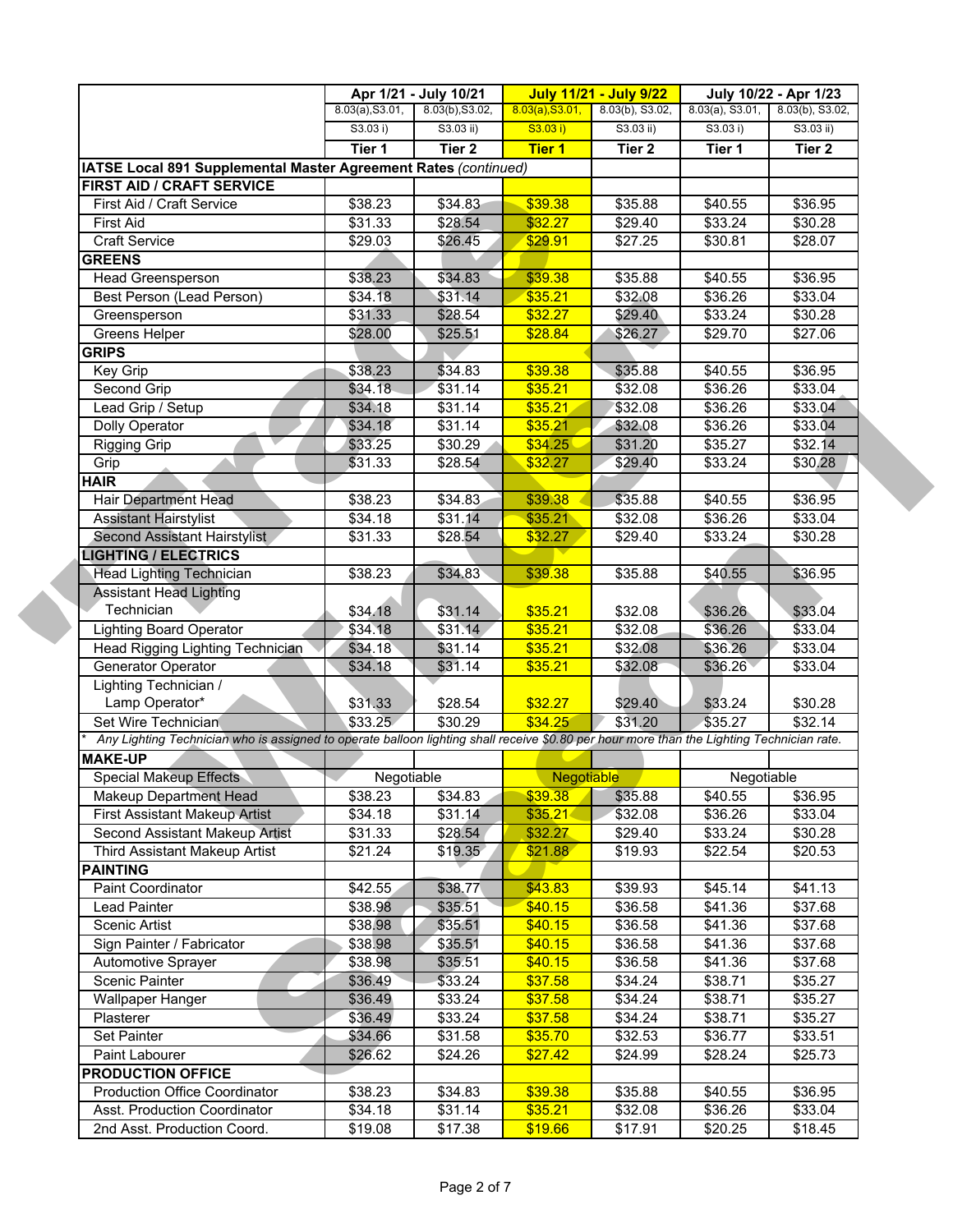|                                                                 | Apr 1/21 - July 10/21 |                   | <b>July 11/21 - July 9/22</b> |                   | July 10/22 - Apr 1/23 |                 |  |
|-----------------------------------------------------------------|-----------------------|-------------------|-------------------------------|-------------------|-----------------------|-----------------|--|
|                                                                 | 8.03(a), S3.01,       | 8.03(b), S3.02,   | 8.03(a), S3.01,               | 8.03(b), S3.02,   | $8.03(a)$ , S3.01,    | 8.03(b), S3.02, |  |
|                                                                 | S3.03 i)              | S3.03 ii)         | S3.03 i)                      | S3.03 ii)         | S3.03 i)              | $S3.03$ ii)     |  |
|                                                                 | Tier 1                | Tier <sub>2</sub> | <b>Tier 1</b>                 | Tier <sub>2</sub> | Tier 1                | Tier 2          |  |
| IATSE Local 891 Supplemental Master Agreement Rates (continued) |                       |                   |                               |                   |                       |                 |  |
| <b>PROPS</b>                                                    |                       |                   |                               |                   |                       |                 |  |
| <b>Property Master</b>                                          | \$38.23               | \$34.83           | \$39.38                       | \$35.88           | \$40.55               | \$36.95         |  |
| <b>Assistant Property Master</b>                                | \$37.30               | \$33.98           | \$38.41                       | \$35.00           | \$39.56               | \$36.05         |  |
| Props Buyer                                                     | \$34.04               | \$31.01           | \$35.06                       | \$31.94           | $\overline{$}36.11$   | \$32.90         |  |
| Props                                                           | \$31.33               | \$28.54           | \$32.27                       | \$29.40           | \$33.24               | \$30.28         |  |
| <b>SCRIPT SUPERVISORS / CONTINUITY COORDINATOR</b>              |                       |                   |                               |                   |                       |                 |  |
| Script Supevisor /                                              |                       |                   |                               |                   |                       |                 |  |
| Continuity Coord.                                               | \$38.23               | \$34.83           | \$39.38                       | \$35.88           | \$40.55               | \$36.95         |  |
| Assistant to Script Supervisor /                                |                       |                   |                               |                   |                       |                 |  |
| <b>Continuity Coordinator</b>                                   | \$21.56               | \$19.65           | \$22.21                       | \$20.24           | \$22.88               | \$20.84         |  |
| <b>SET DECORATING</b>                                           |                       |                   |                               |                   |                       |                 |  |
| Set Decorator                                                   | \$38.23               | \$34.83           | \$39.38                       | \$35.88           | \$40.55               | \$36.95         |  |
| <b>Assistant Set Decorator</b>                                  | \$35.46               | \$32.31           | \$36.52                       | \$33.28           | \$37.62               | \$34.28         |  |
| Set Buyer                                                       | \$33.25               | \$30.29           | \$34.25                       | \$31.20           | \$35.27               | \$32.14         |  |
| Lead Dresser                                                    | \$32.26               | \$29.39           | \$33.23                       | \$30.27           | \$34.23               | \$31.18         |  |
| On-Set Dresser                                                  | \$32.26               | \$29.39           | \$33.23                       | \$30.27           | \$34.23               | \$31.18         |  |
| <b>Set Dresser</b>                                              | \$31.33               | \$28.54           | \$32.27                       | \$29.40           | \$33.24               | \$30.28         |  |
| Draper / Upholsterer                                            | \$31.33               | \$28.54           | \$32.27                       | \$29.40           | \$33.24               | \$30.28         |  |
| <b>Assistant Set Dresser</b>                                    | \$25.97               | \$23.67           | \$26.76                       | \$24.38           | \$27.56               | \$25.11         |  |
| <b>SOUND</b>                                                    |                       |                   |                               |                   |                       |                 |  |
| Mixer (Production and Dubbing)                                  | \$49.74               | \$45.32           | \$51.24                       | \$46.68           | \$52.78               | \$48.08         |  |
| <b>Boom Operator</b>                                            | \$41.80               | \$38.08           | \$43.05                       | \$39.22           | \$44.33               | \$40.39         |  |
| Sound Assistant                                                 | \$31.33               | \$28.54           | \$32.27                       | \$29.40           | \$33.24               | \$30.28         |  |
| <b>Public Address Operator</b>                                  | \$31.33               | \$28.54           | \$32.27                       | \$29.40           | \$33.24               | \$30.28         |  |
| Playback Operator                                               | \$31.33               | \$28.54           | \$32.27                       | \$29.40           | \$33.24               | \$30.28         |  |
| Sound Maintenance                                               | \$31.33               | \$28.54           | \$32.27                       | \$29.40           | \$33.24               | \$30.28         |  |
| <b>SPECIAL EFFECTS</b>                                          |                       |                   |                               |                   |                       |                 |  |
| Special Effects Coordinator                                     | \$42.26               | \$38.51           | \$43.53                       | \$39.66           | \$44.84               | \$40.85         |  |
| <b>First Assistant Special Effects</b>                          | \$38.23               | \$34.83           | \$39.38                       | \$35.88           | \$40.55               | \$36.95         |  |
| Special Effects Assistant                                       | \$33.25               | \$30.29           | \$34.25                       | \$31.20           | \$35.27               | \$32.14         |  |
| <b>Special Effects Labourer</b>                                 | \$26.62               | \$24.26           | \$27.42                       | \$24.99           | \$28.24               | \$25.73         |  |
| <b>VIDEO</b>                                                    |                       |                   |                               |                   |                       |                 |  |
| Video Sound Mixer                                               | \$38.23               | \$34.83           | \$39.38                       | \$35.88           | \$40.55               | \$36.95         |  |
| <b>Video Lighting Director</b>                                  | \$38.23               | \$34.83           | \$39.38                       | \$35.88           | \$40.55               | \$36.95         |  |
| <b>Video Script Supervisor</b>                                  | \$38.23               | \$34.83           | \$39.38                       | \$35.88           | \$40.55               | \$36.95         |  |
| Colourist                                                       | \$38.23               | \$34.83           | \$39.38                       | \$35.88           | \$40.55               | \$36.95         |  |
| <b>VISUAL EFFECTS</b>                                           |                       |                   |                               |                   |                       |                 |  |
| VFX Artists (Weekly Flat Rate - up to 12 Hours/Day)             |                       |                   |                               |                   |                       |                 |  |
| VFX Artist - Level 1                                            | \$1,883.14            | \$1,883.14        | \$1,939.63                    | \$1,939.63        | \$1,997.82            | \$1,997.82      |  |
| VFX Artist - Level 2                                            | \$1,748.63            | \$1,748.63        | \$1,801.09                    | \$1,801.09        | \$1,855.12            | \$1,855.12      |  |
| VFX Artist - Level 3                                            | \$1,436.51            | \$1,436.51        | \$1,479.61                    | \$1,479.61        | \$1,524.00            | \$1,524.00      |  |
| VFX Technicians (Weekly Flat Rate - up to 12 Hours/Day)         |                       |                   |                               |                   |                       |                 |  |
| VFX Technician - Level 1                                        | \$1,748.63            | \$1,748.63        | \$1,801.09                    | \$1,801.09        | \$1,855.12            | \$1,855.12      |  |
| VFX Technician - Level 2                                        | \$1,436.51            | \$1,436.51        | \$1,479.61                    | \$1,479.61        | \$1,524.00            | \$1,524.00      |  |
| VFX Artists (Hourly rate for overtime purposes)                 |                       |                   |                               |                   |                       |                 |  |
| VFX Artist - Level 1                                            | \$26.90               | \$26.90           | \$27.71                       | \$27.71           | \$28.54               | \$28.54         |  |
| VFX Artist - Level 2                                            | \$24.98               | \$24.98           | \$25.73                       | \$25.73           | \$26.50               | \$26.50         |  |
| VFX Artist - Level 3                                            | \$20.52               | \$20.52           | \$21.14                       | \$21.14           | \$21.77               | \$21.77         |  |
|                                                                 |                       |                   |                               |                   |                       |                 |  |
| VFX Technicians (Hourly rate for overtime purposes)             |                       |                   |                               |                   |                       |                 |  |
| VFX Technician - Level 1                                        | \$24.98               | \$24.98           | \$25.73                       | \$25.73           | \$26.50               | \$26.50         |  |